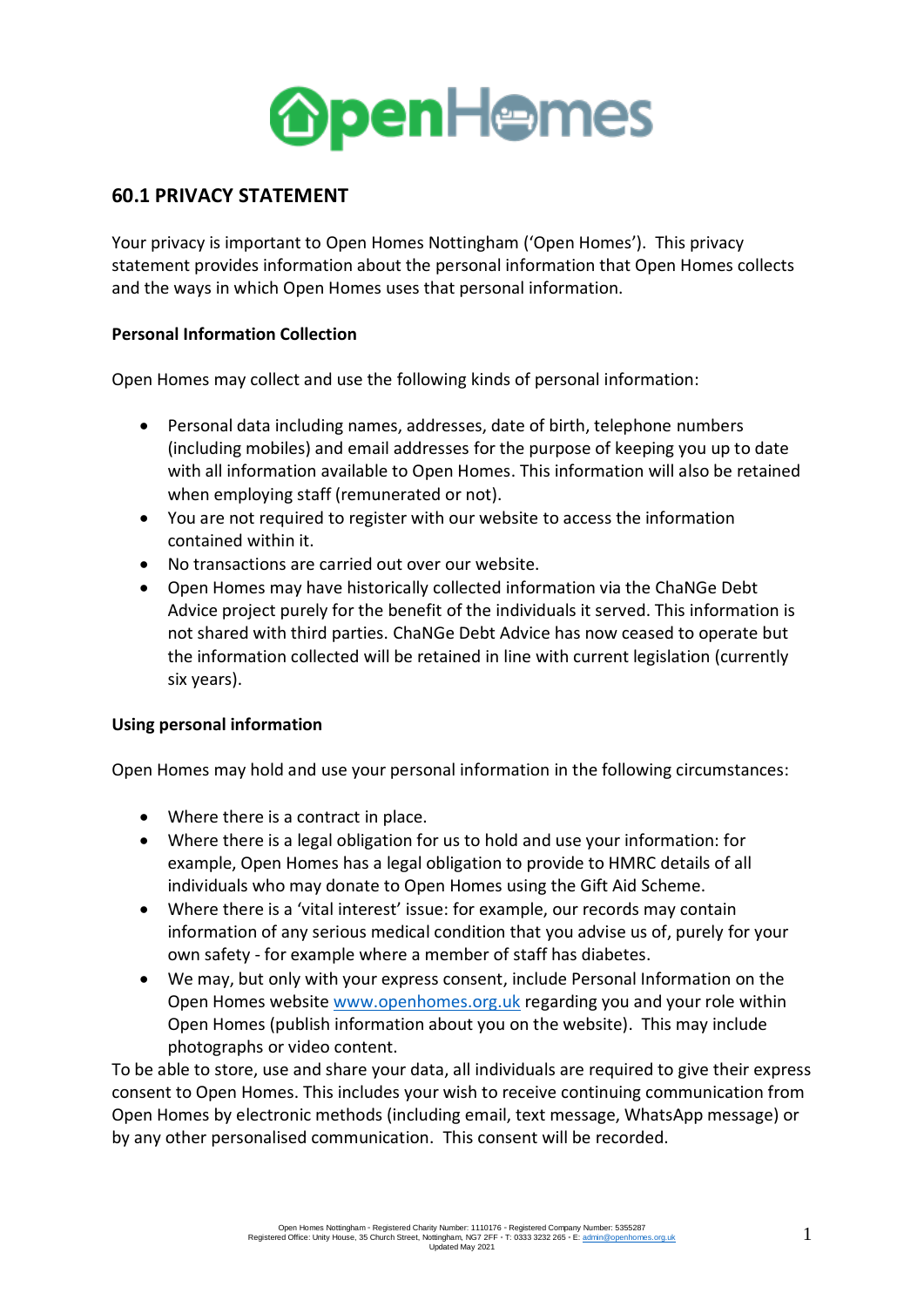

Where Open Homes discloses your personal information to its agents or sub-contractors for any purposes, the agent or sub-contractor in question will be obligated to use that personal information in accordance with the terms of this privacy statement.

In addition to the disclosures reasonably necessary for the purposes identified elsewhere above, Open Homes may disclose your personal information to the extent that it is required to do so by law, in connection with any legal proceedings or prospective legal proceedings, and in order to establish, exercise or defend its legal rights.

**You can opt out of receiving communications from us at any time – just contact us at [admin@openhomes.org.uk](mailto:admin@openhomes.org.uk) or in writing to Open Homes Nottingham, Unity House, 35 Church Street, Nottingham NG7 2FF, or call us on 0333 3232 265.**

### **Securing your data**

Open Homes will take reasonable technical and organisational precautions to prevent the loss, misuse or alteration of your personal information.

Open Homes will store all the personal information you provide electronically on its secure servers. All paper documents containing personal information will be kept securely in a locked cabinet, cupboard or drawer.

All data held by Open Homes will be stored on password-protected computers and may be stored within Excel spreadsheets, Word documents, Access databases and on Google drive and/or Dropbox or similar service.

Only information that you agree to be published on our website will ever be published on our website.

As websites can be viewed internationally, where you agree to have personal information published on our website, you have thereby agreed to cross-border transfers of that personal information.

### **Updating this statement**

Open Homes may update this privacy policy by posting a new version on the Open Homes website.

You should check occasionally to ensure you are familiar with any changes.

### **Other websites**

The Open Homes website contains links to other websites.